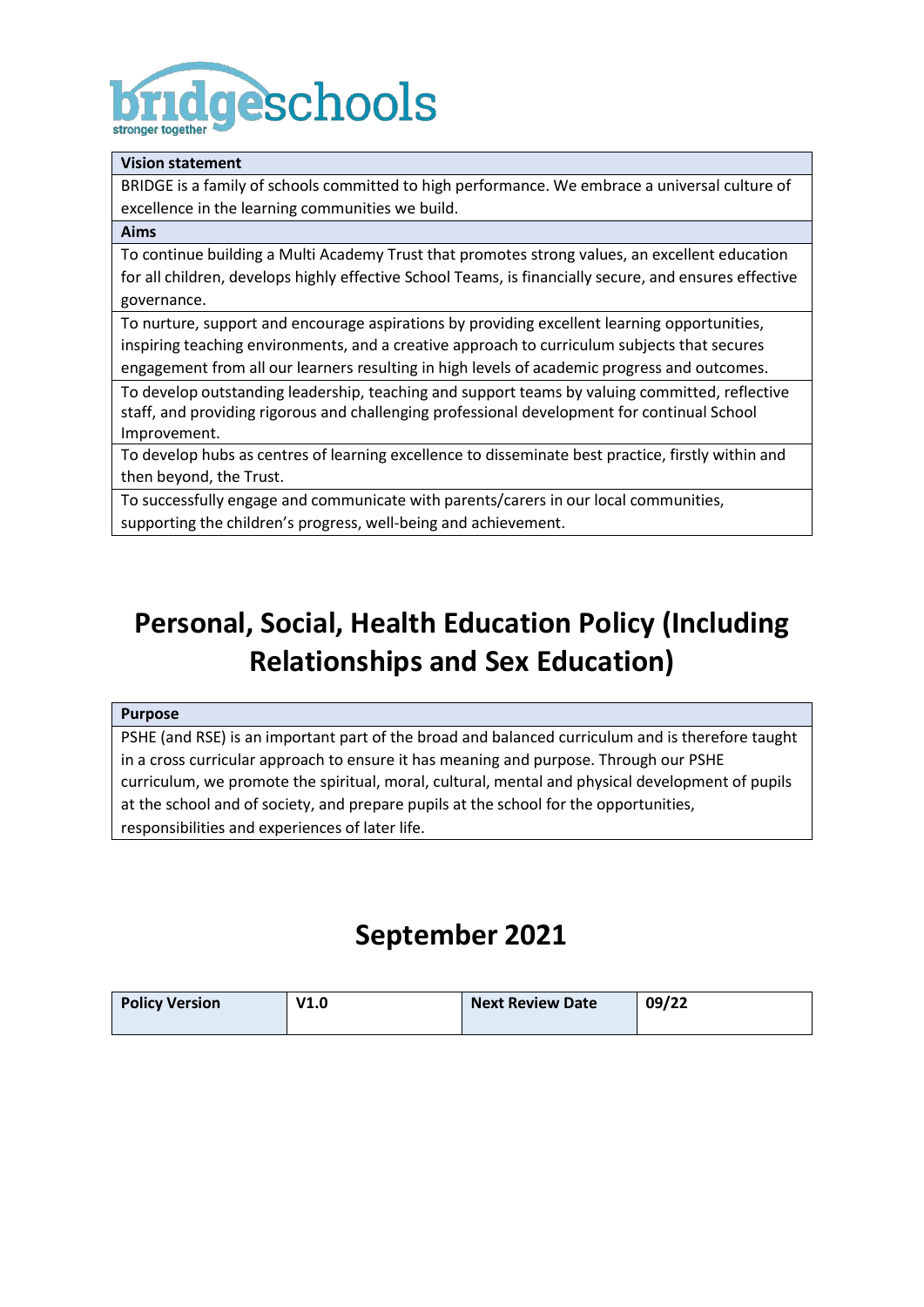#### **The Aim of Personal, Social, Health Education (Including Relationships and Sex Education)**

#### **PSHE**

*''Our children are growing up in an increasingly complex world and living their lives seamlessly on and offline. This presents many positive and exciting opportunities, but also challenges and risks. In this environment, children and young people need to know how to be safe and healthy, and how to manage their academic, personal and social lives in a positive way.''* Secretary of State for Education, July 2020

At Bridge Schools Trust, we follow a comprehensive, carefully thought-through Scheme of Work which encompasses all statutory guidance and brings consistency and progression to our children's learning in this vital curriculum area. Through PSHE, pupils develop the knowledge, skills and attributes they need to keep themselves healthy and safe, and prepared for life and work. Children develop resilience, self-esteem, risk-management and critical thinking as well as personal attributes such as kindness, integrity, generosity, and honesty.

PSHE (including relationships and sex education) represents a huge opportunity to help our children and young people develop. The knowledge and attributes gained support their own, and others', wellbeing and attainment and help young people to become successful and happy adults who make a meaningful contribution to society. In addition, this approach also supports the "Personal Development" and "Behaviour and Attitude" aspects required under the Ofsted Inspection Framework, as well as significantly contributing to the school's Safeguarding and Equality Duties, the Government's British Values agenda and the SMSC (Spiritual, Moral, Social, Cultural) development opportunities provided for our children.

Relationships Education and Health Education has become compulsory in all primary schools in England. At Bridge Schools we teach the compulsory subject content in an age appropriate and developmentally appropriate way. It is taught sensitively and inclusively, with respect to the backgrounds and beliefs of pupils and parents. Through our PSHE programme, we put in place the key building blocks of healthy, respectful relationships, focusing on family and friendships, in all contexts, including online. This sits alongside the essential understanding of how to be healthy.

Teaching about mental wellbeing is central to these subjects, especially as a priority for parents is their children's happiness. We know that children and young people are increasingly experiencing challenges, and that young people are at particular risk of feeling lonely. The new subject content gives them the knowledge and capability to take care of themselves and receive support if problems arise.

#### **Statutory Relationships and Health Education**

Here, at Bridge Schools Trust, we value PSHE as one way to support children's development as human beings, to enable them to understand and respect who they are, to empower them with a voice and to equip them for life and learning. With this in mind, we include the statutory Relationships and Health Education within our whole-school PSHE Programme.

To ensure progression, we revisit topics developing greater depth of understanding as the children get older, we use a mindful approach to PSHE and tailor it in an age appropriate way to our children's needs. All our schools hold a mapping document that meets the statutory Relationships and Health Education requirements.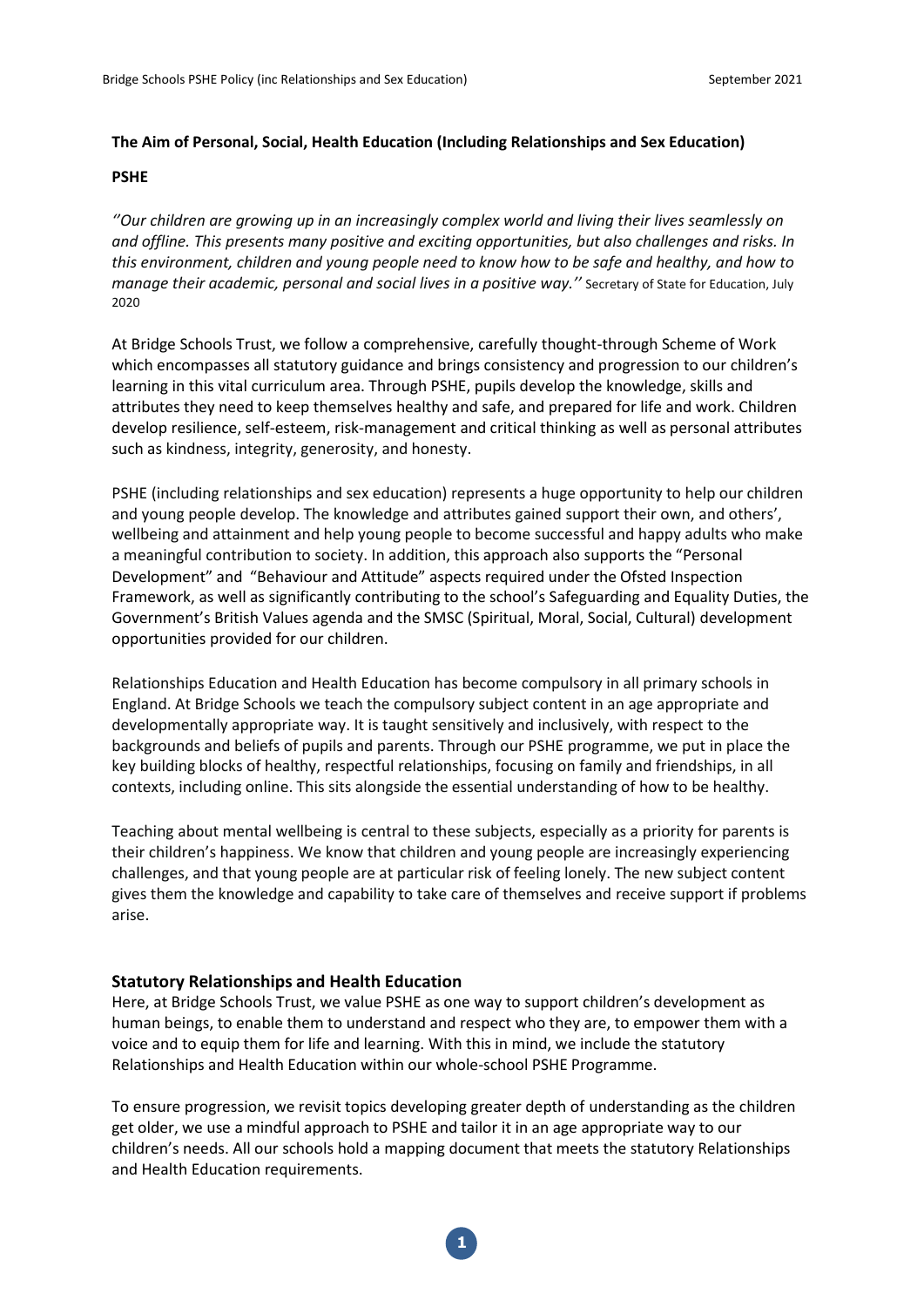#### **What do we teach when and who teaches it**

#### **Whole-school approach**

The table below gives the learning theme of each of the six units and these are taught across the school; the learning deepens and broadens every year.

| <b>Term</b> | Unit                             | Content                                                                                                                                          |
|-------------|----------------------------------|--------------------------------------------------------------------------------------------------------------------------------------------------|
| Autumn 1:   | Being Me in My<br>World          | Includes understanding my own identity and how I fit well in<br>the class, school and global community. Class/school Charter<br>established.     |
| Autumn 2:   | Celebrating<br><b>Difference</b> | Includes anti-bullying (cyber and homophobic bullying and<br>understanding                                                                       |
| Spring 1:   | <b>Dreams and Goals</b>          | Includes goal-setting, aspirations, who do I want to become<br>and what would I like to do for work to contribute to society                     |
| Spring 2:   | <b>Healthy Me</b>                | Includes drugs and alcohol education, self-esteem and<br>confidence as well as healthy lifestyle choices, sleep, nutrition,<br>rest and exercise |
| Summer 1:   | Relationships                    | Includes understanding friendship, family and other<br>relationships, conflict resolution and communication skills,<br>bereavement and loss      |
| Summer 2:   | Changing Me                      | Includes Relationships and Sex Education in the context of<br>coping positively with change                                                      |

At Bridge Schools Trust we allocate appropriate time to PSHE each week in order to teach the PSHE knowledge and skills in a developmental and age-appropriate way. These explicit lessons are reinforced and enhanced in many ways:

Assemblies and collective worship, praise and reward system, Learning Charter, through relationships child to child, adult to child and adult to adult across the school. We aim to 'live' what is learnt to embed what is taught and apply it to everyday situations in the school community.

Class teachers deliver the weekly lessons to their own classes.

#### **Relationships Education**

Whilst the Relationships unit covers most of the statutory Relationships Education, some of the outcomes are also taught elsewhere e.g. the Celebrating Difference unit helps children appreciate that there are many types of family composition and that each is important to the children involved. This holistic approach ensures the learning is reinforced through the year and across the curriculum.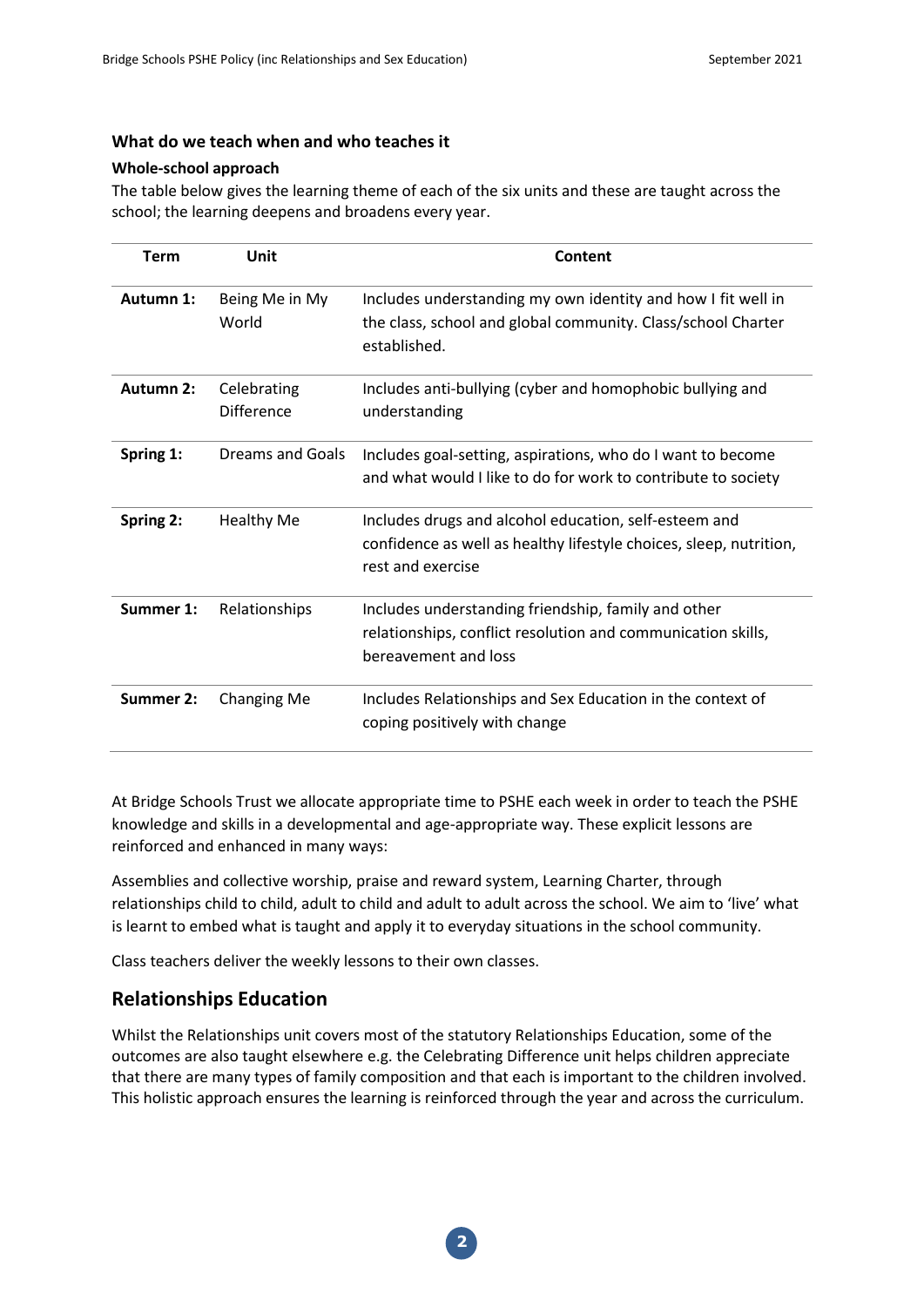#### **Health Education**

It is important to explain that whilst the Healthy Me unit covers most of the statutory Health Education, some of the outcomes are taught elsewhere e.g.`` emotional and mental health is nurtured every lesson through the Calm me time, social skills are grown every lesson through the Connect us activity and respect is enhanced through the use of the class/school Charter.

Also, teaching children about puberty is now a statutory requirement which sits within the Health Education part of the DfE guidance within the 'Changing adolescent body' strand, and in our scheme this is taught as part of the Changing Me unit.

Again, the mapping transparently shows how the whole-school approach spirals the learning and meets all statutory requirements and more.

#### **Sex Education**

The DfE Guidance 2019 (p.23) recommends that all primary schools 'have a sex education programme tailored to the age and the physical and emotional maturity of the pupils'.

However, 'Sex Education is not compulsory in primary schools'. (p. 23)

Schools are to determine the content of sex education at primary school. Sex education 'should ensure that both boys and girls are prepared for the changes that adolescence brings and – drawing on knowledge of the human life cycle set out in the national curriculum for science - how a baby is conceived and born'.

At Bridge Schools Trust, we believe children should understand the facts about human reproduction before they leave primary school.

We define Sex Education as 'understanding human reproduction'

We intend to teach this within Science. For further detail on this, please contact your individual school who will provide you with the curriculum map and content for this.

#### **Parents' right to request their child be excused from Sex Education**

"Parents have the right to request that their child be withdrawn from some or all of sex education delivered as part of statutory Relationships and Sex Education" DfE Guidance p. 17

At Bridge Schools Trust, puberty is taught as a statutory requirement of Health Education and covered by our PSHE Programme in the 'Changing Me' unit, and we conclude from the DFE Guidance that sex education refers to Human Reproduction. In order to teach this in a scientific context, and knowing that National Curriculum Science requires children to know how mammals reproduce, we have opted to teach this within our Science curriculum, not within PSHE or Relationships Education as we believe this is most appropriate for our children.

We are happy to discuss the content of the curriculum and invite you to contact your child's class teacher in the first instance to discuss further.

#### **Monitoring and Review**

Trust Senior Leaders monitor this policy on an annual basis. They report its findings and recommendations to schools, as necessary, if the policy needs modification. They gives serious